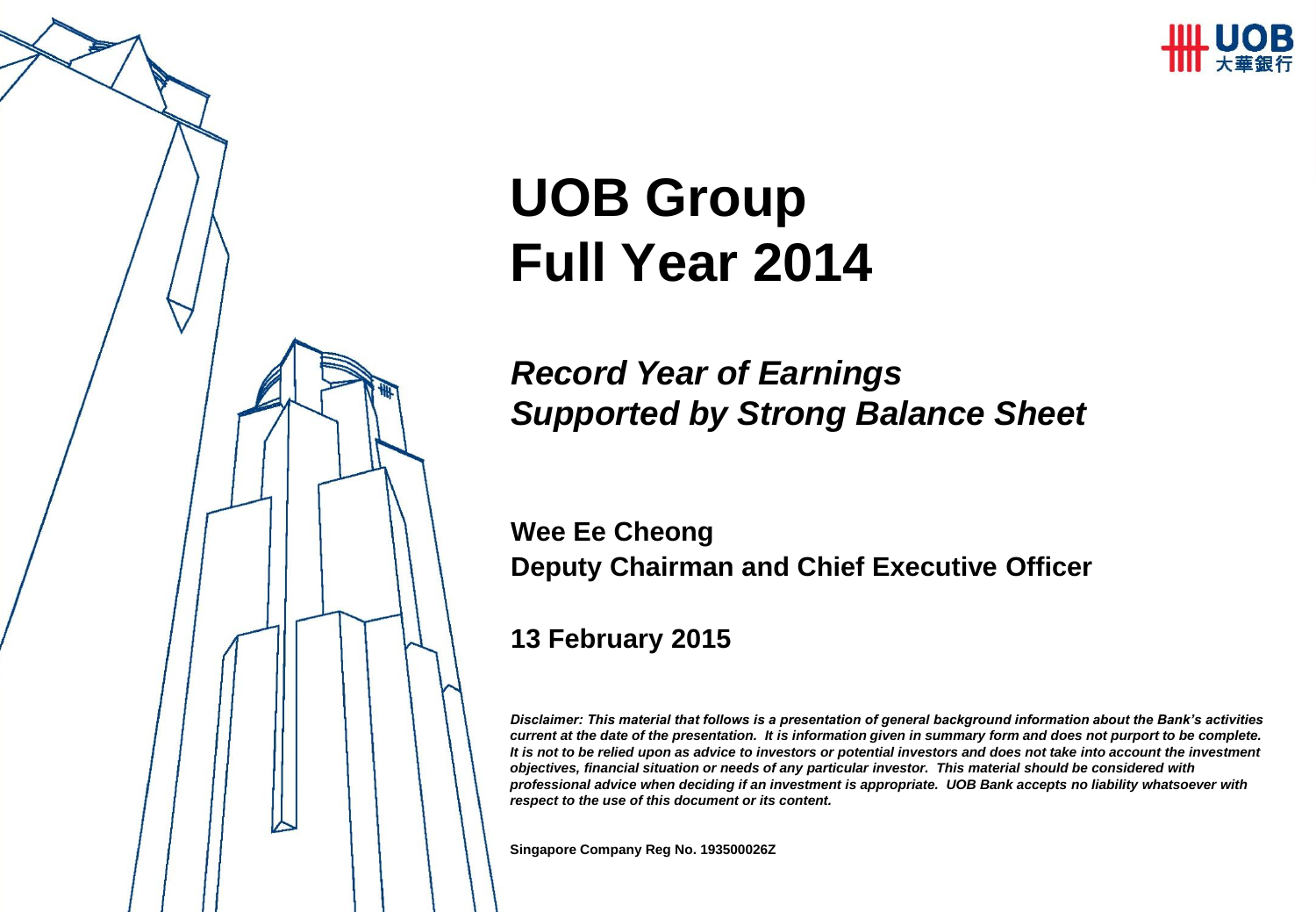### **Delivering Record Earnings in 2014**



- **Profit: New high of S\$3.2bn. Driven by broad-based growth**
- **Net interest income higher, mainly due to loans growth**
	- **Loans: +9.5% YoY growth across industries and countries**
	- **NIM: Broadly stable**
- **Non-interest income: Higher trading and investment income. Stable fee income growth.**
- **Cost-to-income: Improved to 42.2% as we paced investments**
- **Dividend: Final dividend of 50 cents per share and special dividend of 5 cents**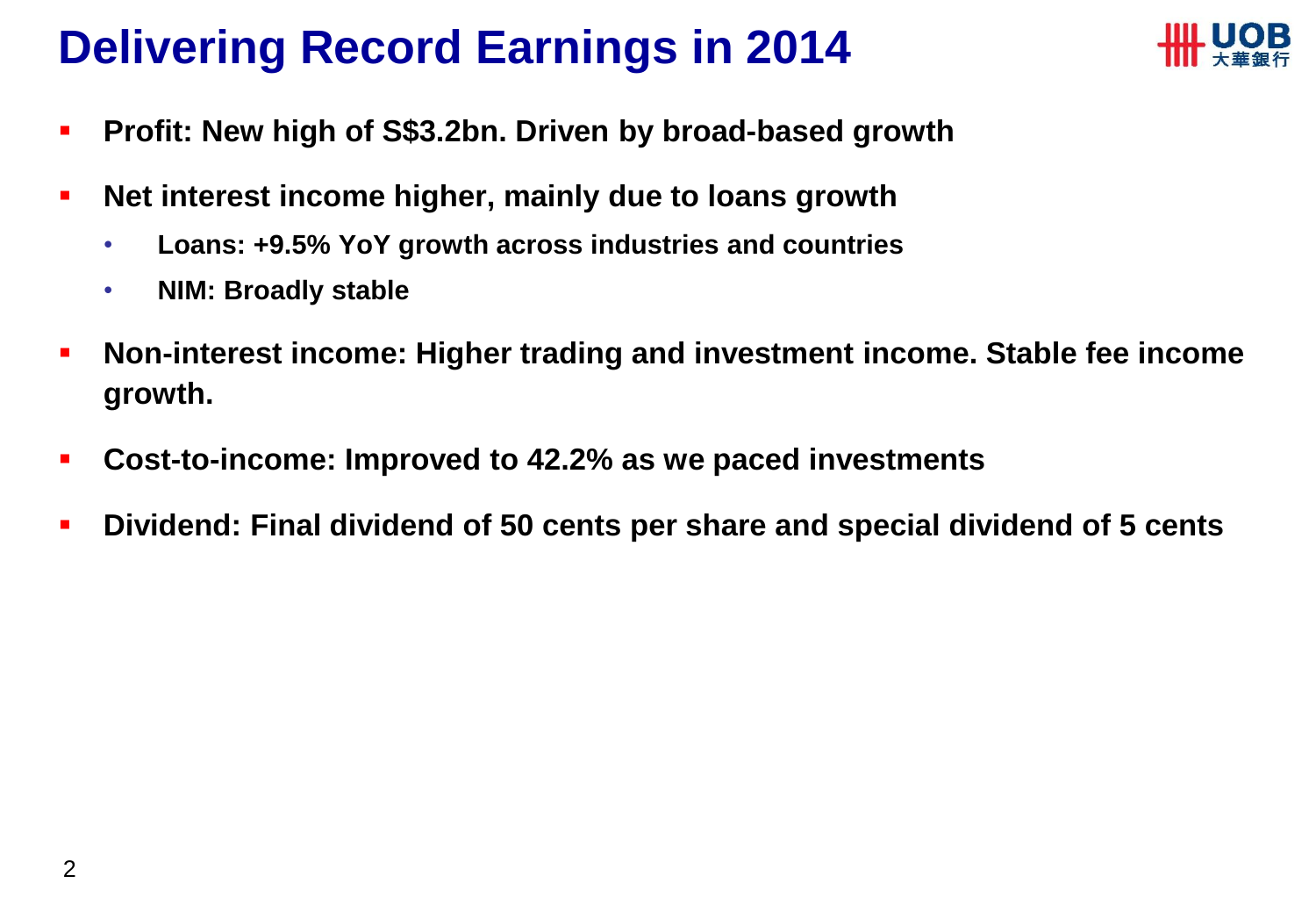### **Maintaining Balance Sheet Strength**



- **Overall portfolio resilient in face of market uncertainties**
- **Diversifying funding sources and reducing reliance on interbank market**
	- **Remain mainly deposit-funded**
- **Comfortable in meeting new Liquidity Coverage Ratio requirements from 1Q 2015 onwards**
- **Investments 9% Cash + Central Bank 11% Others 11% Customer Loans 55% Interbank 8% Government 6% Customer Loans 64% Cash + Central Bank 12% Interbank 9% Government 6% Investments 5% 4% Others Customer Deposits 65% Bank Deposits 15% Shareholders' Equity 9% Debts Issued Others 3% 8% 2008 ASSETS 2014 Customer Deposits 76% Bank Deposits 4% Shareholders ' Equity 10% Debts Issued 7% Others 3% LIABILITIES**

**Strengthening our Balance Sheet**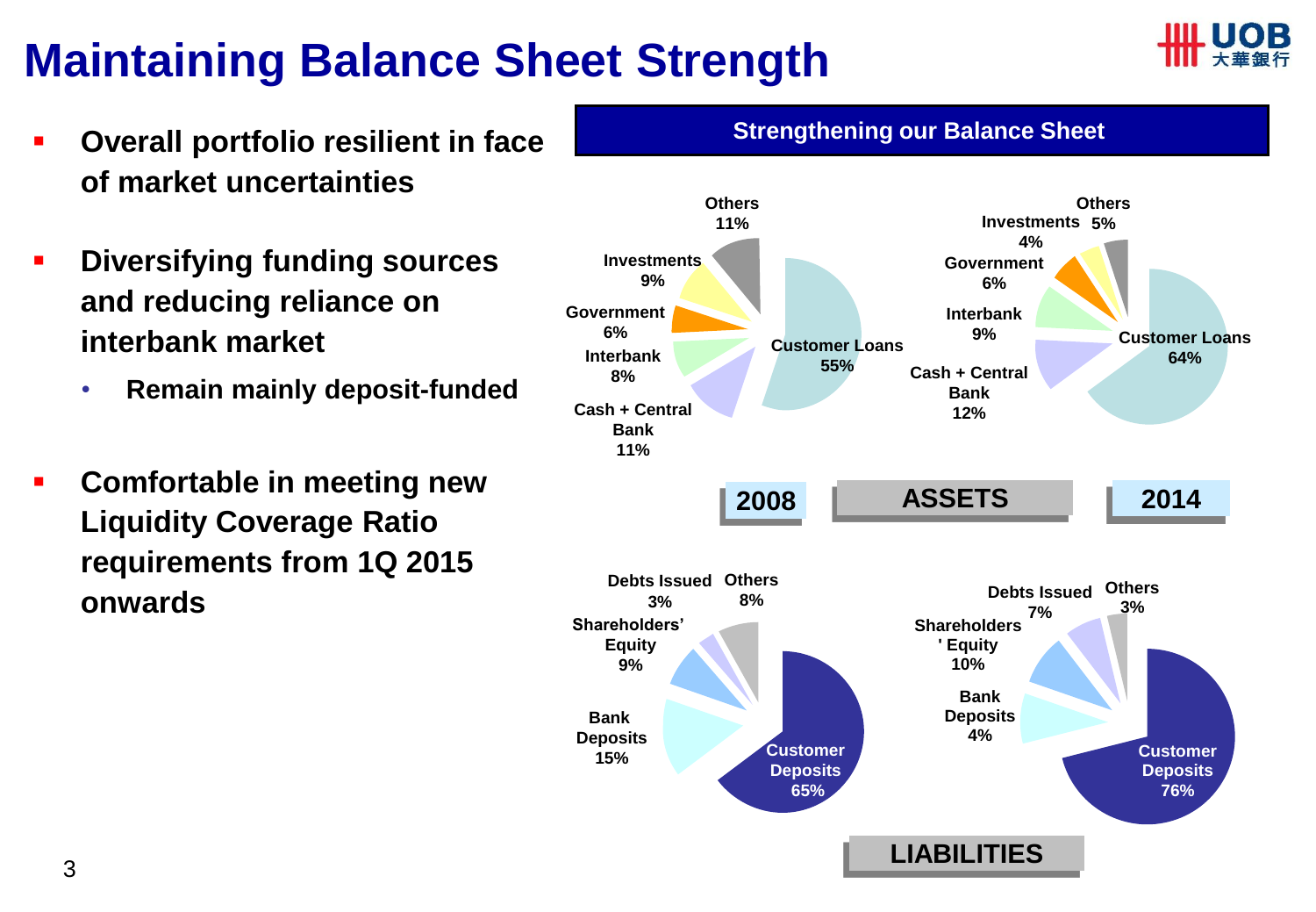

### **Capitalising on Rising Intra-regional Flows**

- **Building 3 growth pillars in wholesale banking**
	- **Strengthen geographical footprint**
	- **Develop integrated portfolio of product solutions**
	- **Improve breadth and depth of client portfolio**
- **Capturing more opportunities to cross-sell and diversify beyond loans into fees and deposits**
- **Targeting for overseas wholesale profit contribution of 50% by 2015**



#### **Growing Overseas Wholesale Profit Contribution**

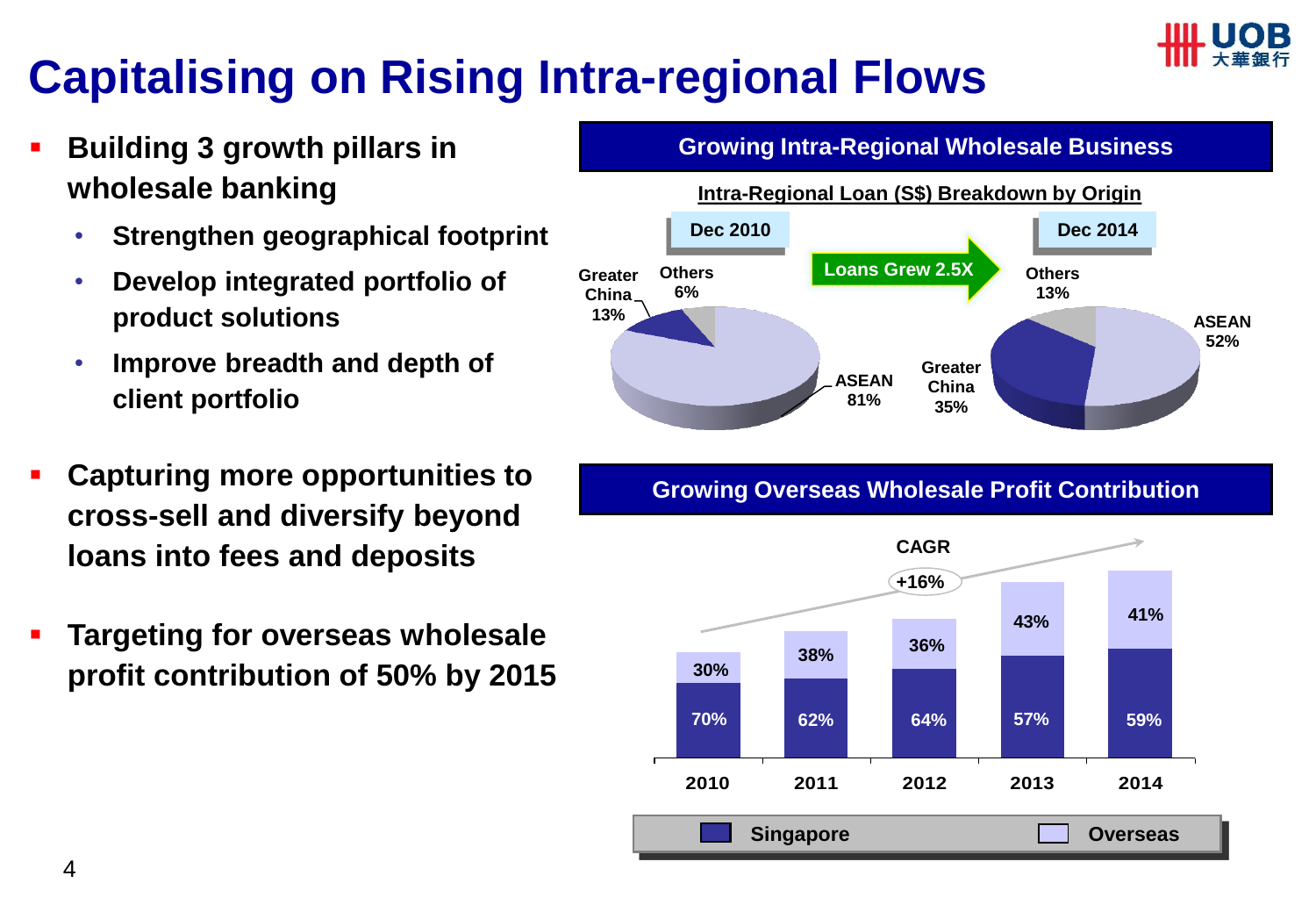## **Making Good Progress in Transaction Banking**

- **Healthy growth in trade assets spurred by new and deeper client acquisition**
- **Continue to invest in regional cash management and liquidity management solutions**
- **Focus on supply chain solutions to address clients' working capital & trade flow requirements**
- **Leveraging on our franchise in growing deposit base**

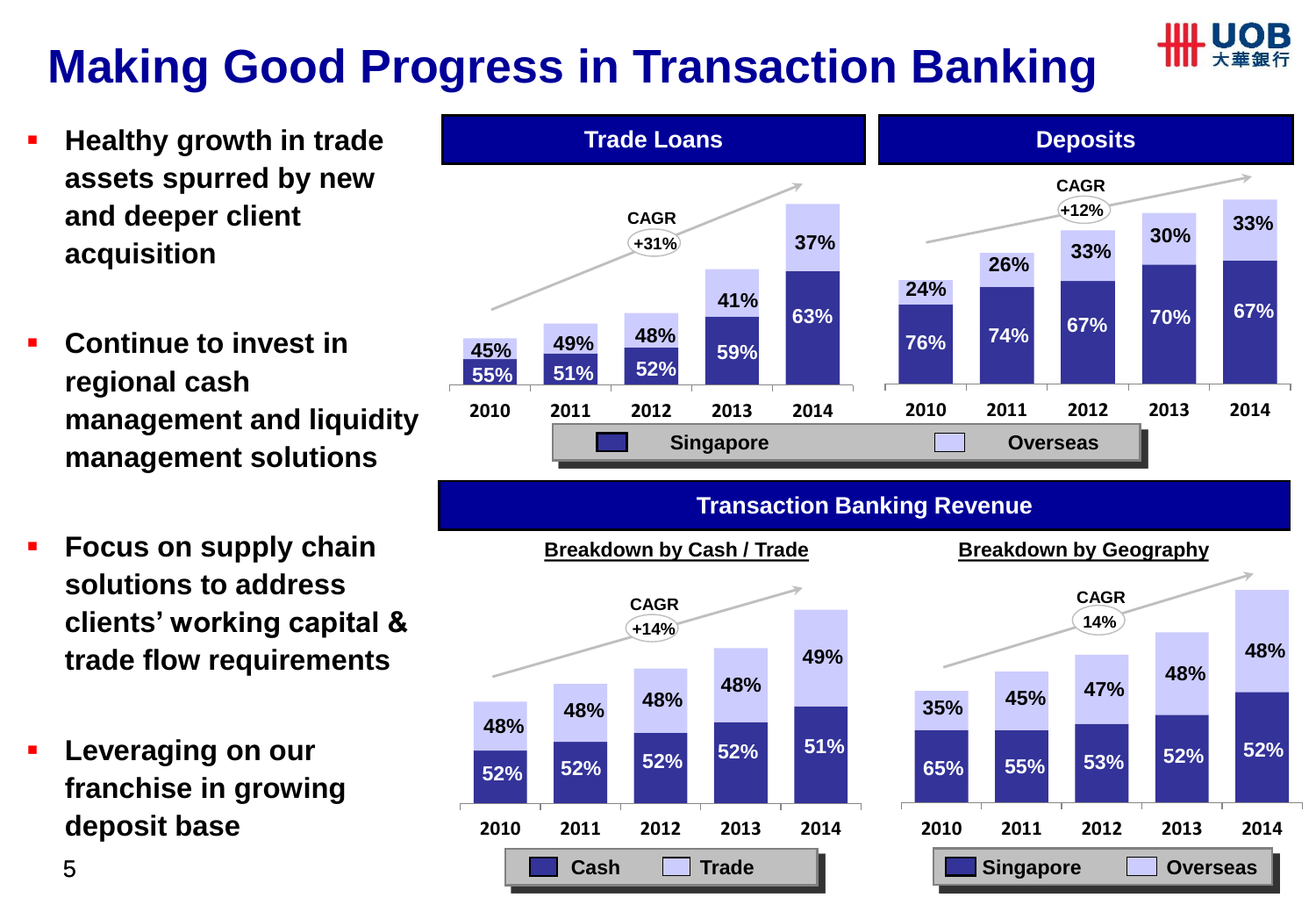### **Capturing Rising Asian Consumer Affluence**

- **Wealth management's<sup>1</sup> FY2010 – 2014 performance:**
	- **AUM up from \$48bn to \$80bn**
	- **Customer base grew from 100,000 to 191,000**
	- **Widened regional wealth management footprint from 29 to 51 wealth management centres**
- **Sharpening our focus on private banking as customers' needs grow**
	- **Tapping on strong network and customer franchise in the region**



#### **Total WM profit as a % of Personal Financial Services (PFS) profit**



(1) Wealth Management comprises Privilege Banking, Privilege Reserve and Private Banking customer segments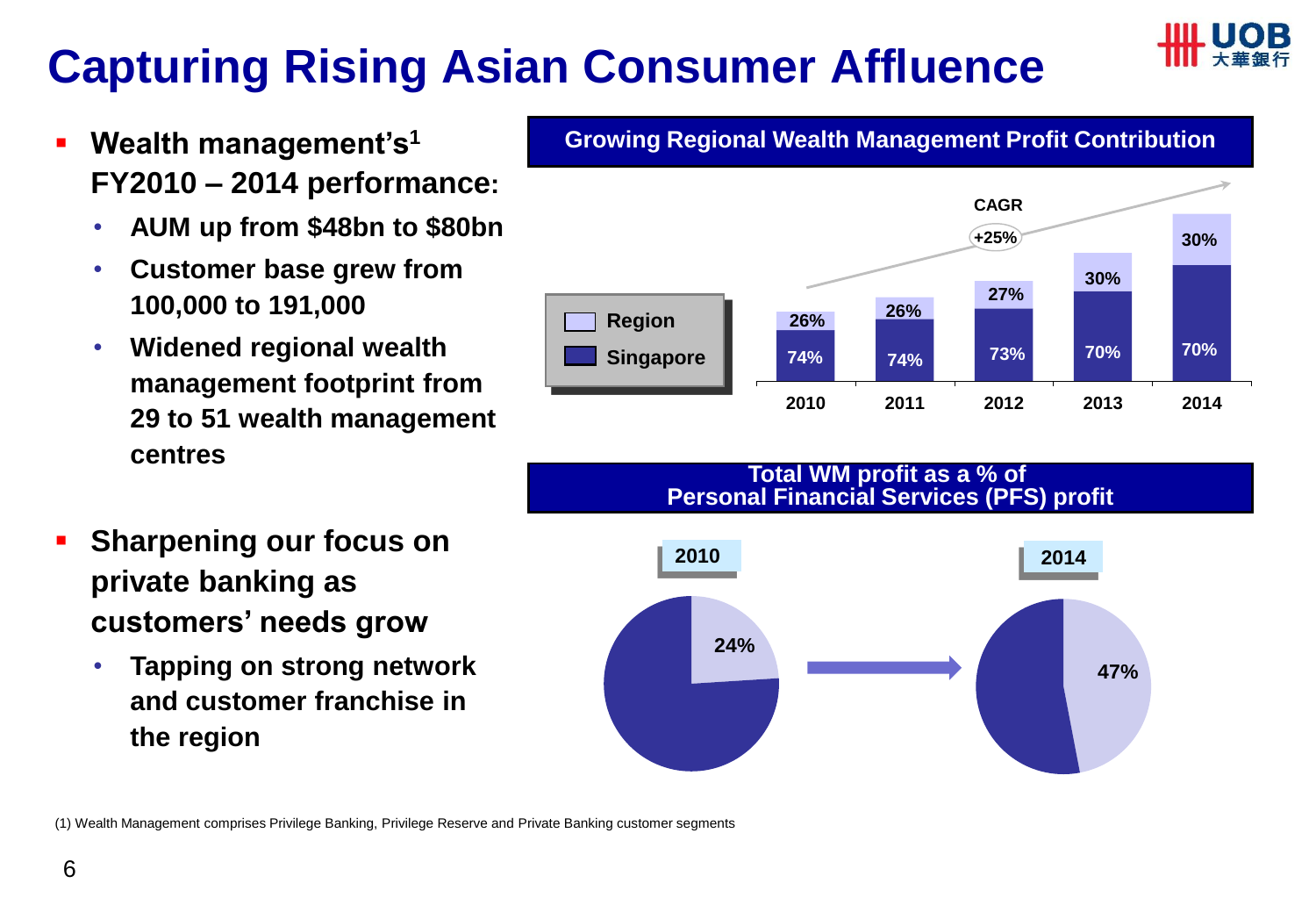#### ЮB **Tapping on Increasing Connectivity in ASEAN**



(1) AEC: ASEAN Economic Community

(2) UOB owns c14% in Evergrowing Bank in China and c20% in Southern Commercial Joint Stock Bank in Vietnam.